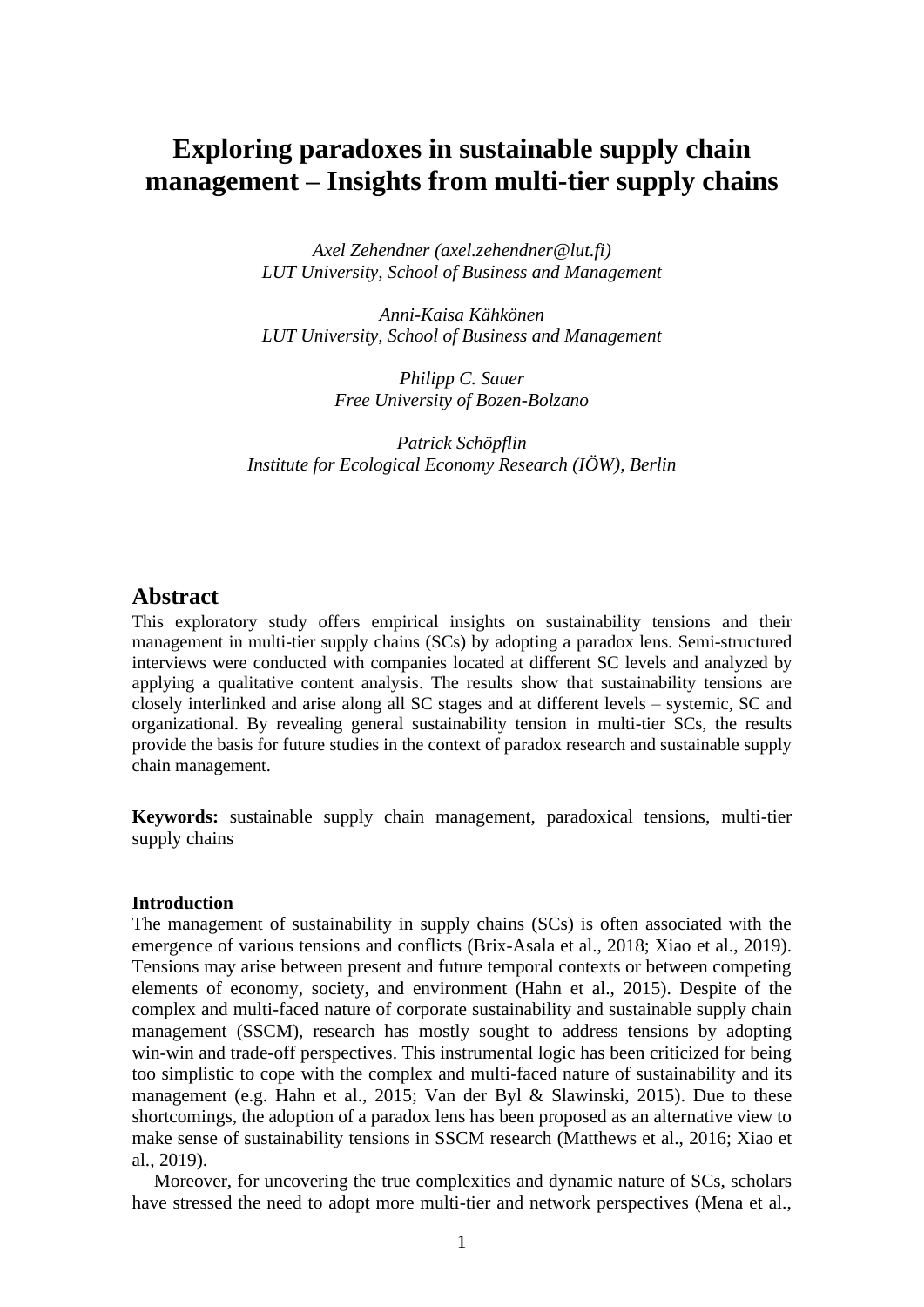2013; Tachizawa & Wong, 2014). Nevertheless, SSCM research still largely focuses its analysis on the management of first-tier suppliers and dyadic relationships – especially when exploring SCs empirically (Mena et al., 2013; Villena & Gioia, 2018). Managing SCs has become more challenging because of outsourcing and global sourcing trends that have resulted in longer and more fragmented SC structures. This is especially relevant in the context of sustainability, as the most severe issues are commonly generated by suppliers in the second tier or even further upstream in SCs, which are often located in countries with low(er) environmental and social standards (Tachizawa & Wong, 2014; Villena & Gioia, 2018). Together with increasing stakeholder pressure, these reasons have resulted in increased efforts to manage and ensure the sustainability along multiple SC levels. However, limited visibility and knowledge (Carter et al., 2015), conflicting institutional contexts of SC members (Busse et al., 2016) and the need for short-term economic profitability (Wu & Pagell, 2011) are just some examples of the challenges and complexities in multi-tier SSCM (MT-SSCM) that may result in the emergence of paradoxical sustainability tensions.

Given the lack of empirical research on paradoxical sustainability tensions and multi-tier SCs, our study seeks to enlarge the current body of literature by answering the following questions: *(1) What types of paradoxical tensions can emerge when managing sustainability in multi-tier supply chains?* and *(2) How do companies respond to these paradoxical tensions?*

#### **Theoretical background**

#### *Paradoxical sustainability tensions in supply chains*

Paradoxical tension can be defined as *"contradictory yet interrelated elements that exist simultaneously and persist over time"* (Smith & Lewis, 2011, p. 382). Paradox thinking has been proposed as an approach to cope with contradictory elements by explicitly acknowledging tensions among desired sustainability outcomes for the purpose of developing better management strategies (Hahn et al., 2015, 2018). It creates leeway for companies aiming to contribute to sustainable development through the adoption of an integrative view that weights environmental protection and social matters as ends themselves, instead of simple means for profit maximization (Hahn et al., 2010, 2018).

Even though various tensions have been addressed by SSCM scholars, only few studies have adopted an explicit paradox perspective – despite of its potential usefulness for the research field (Matthews et al., 2016). Brix-Asala et al. (2018) investigated what paradoxical tensions emerge in the SC of Fairphone and how the social enterprise copes with these tensions. Xiao et al. (2019) studied how purchasing and sustainability managers within buying firms make sense of paradoxical tensions in SSCM and their responses to these intra-organizational tensions. Longoni et al. (2019) explored paradoxical tensions between a social enterprise and its SC stakeholders and how it manages different stakeholder relationships. Given this lack of paradox research in SSCM, more studies are still needed to expand the understand of how to manage paradoxical sustainability tensions in SCs.

In order to effectively address paradoxical tensions, making sense of the nature of tensions can serve as basis for developing adequate management strategies (Hahn et al., 2015). Smith and Lewis (2011) propose a framework that differentiates organizational paradoxical tensions into four categories: *performing*, *learning*, *belonging* and *organizing*. Paradoxical tensions can emerge within and between these categories, which represent core elements and activities of organizations. Since corporate sustainability is a multi-level concept, tensions may also emerge between organizations and larger systemic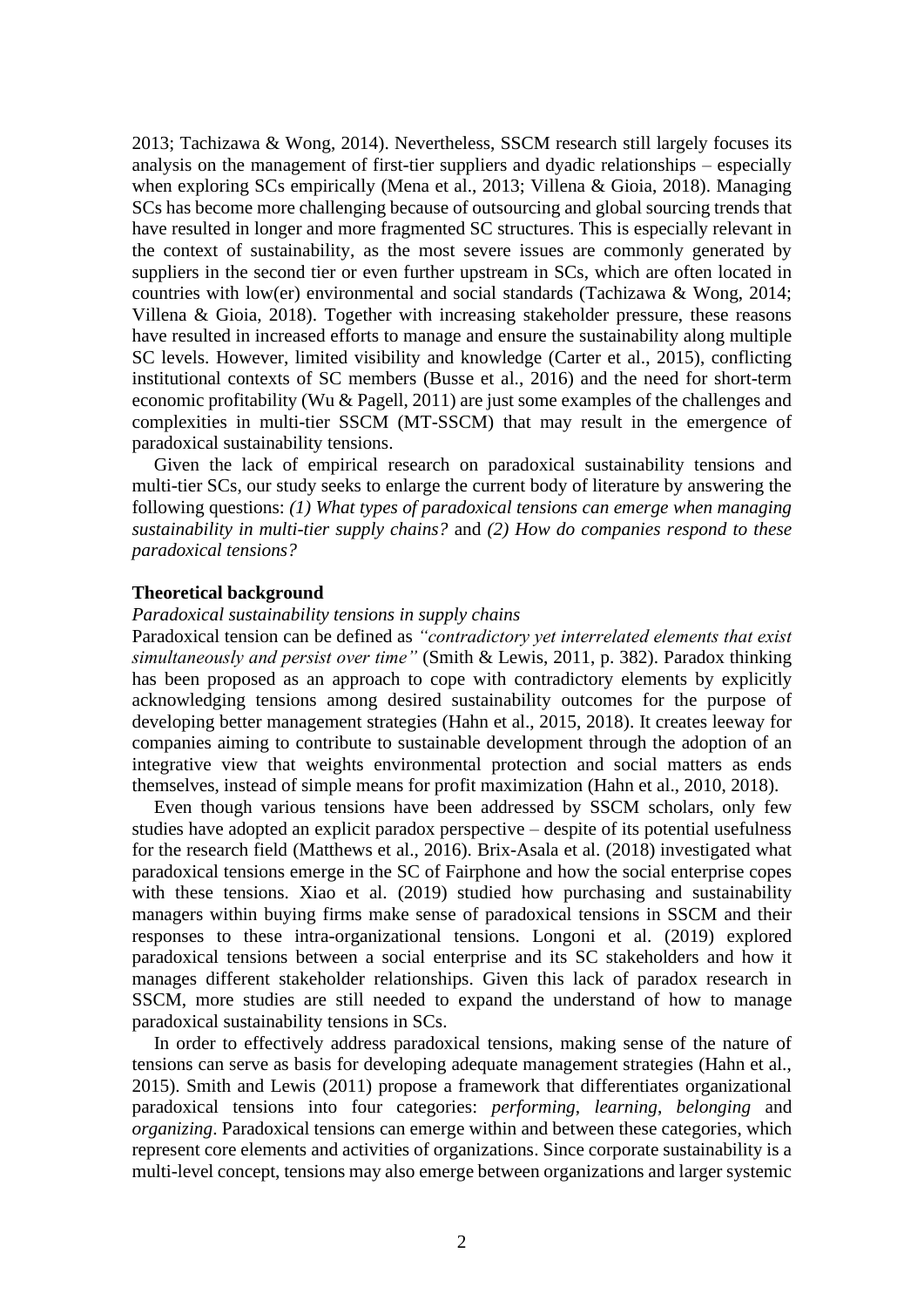levels (e.g. Brix-Asala et al., 2018; Hahn et al., 2015). *[Table 1](#page-2-0)* presents Smith and Lewis' (2011) categorization of paradoxical tension by adjusting it to a SSCM context.

<span id="page-2-0"></span>

| <b>Paradoxical</b><br>tensions                     | <b>Description</b>                                                                                                                                                                                                                                                                                                                                            |
|----------------------------------------------------|---------------------------------------------------------------------------------------------------------------------------------------------------------------------------------------------------------------------------------------------------------------------------------------------------------------------------------------------------------------|
| belonging<br><i>(identities,</i><br><i>views</i> ) | <i>Belonging tensions</i> emerge from divergent identities and competing views<br>regarding social and environmental sustainability. In a SC context, these<br>tensions typically arise between two SC members with different values or<br>conflicting perspectives and views on sustainability (e.g. Hahn et al., 2018;<br>Smith & Lewis, $2011$ )           |
| learning<br>( <i>routines</i> ,<br>systems)        | Learning tensions arise from the simultaneous need to radically depart from<br>current (unsustainable or less sustainable) business practices and build upon<br>existing routines and structures for the future. In many cases, these routines<br>and structures are strongly determined by larger levels (e.g. Hahn et al., 2015;<br>Smith & Lewis, 2011).   |
| organizing<br>(structures,<br>processes)           | Organizing tensions stem from difficulties to determine the methods for<br>achieving certain outcomes and goals. These tensions arise when structures and<br>processes of companies and/or their SCs conflict with desired social and<br>environmental goals (e.g. Smith & Lewis, 2011; Xiao et al., 2019).                                                   |
| performing<br>(goals)                              | <i>Performing tensions</i> emerge from the variety of social, environmental and<br>economic goals of companies and the SC in which they are embedded. Theses<br>tension usually stem from conflicting goals imposed by multiple (internal and<br>external) stakeholders that are aimed to be achieved (e.g. Brix-Asala et al.,<br>2018; Smith & Lewis, 2011). |

*Table 1 - Categorization of paradoxical sustainability tensions*

With regards to the research questions, the following working definition for paradoxical sustainability tensions, which serves as basis for this study, is derived: Paradoxical sustainability tensions arise from opposing activities and elements stemming from different levels (organizational, supply chain and/or systemic) that contradict with social-ecological goals for sustainable development.

#### *Management strategies for paradoxical tensions*

In order to successfully manage paradoxical tensions, many scholars propose that organizations accept and embrace sustainability tension, instead of avoiding the contradictory and interrelated demands (Smith & Lewis, 2011; Van der Byl & Slawinski, 2015). Accepting contradictions is often seen as a fundamental step that separates the integrative view from the instrumental view that prioritizes financial outcomes over environmental and social goals (Hahn et al., 2015; Hahn & Figge, 2011). Given the complex nature of paradoxical tensions that often asks for iterative cycles of thinking and acting, different management strategies have been proposed to respond to paradoxical tensions.

By making use of *Separation* strategies, organizations facilitate the management of paradoxical tensions by keeping the two opposing poles separated – either *Temporal* or *Spatial* (Hahn et al., 2015; Smith & Lewis, 2011). *Temporal separation* deals with two contradictory and interrelated poles at different points in time, while *Spatial separation* copes with two contradictory and interrelated poles by situating them at different social or physical locations (*horizontal*) or at different levels, e.g. systemic and organizational (*vertical*).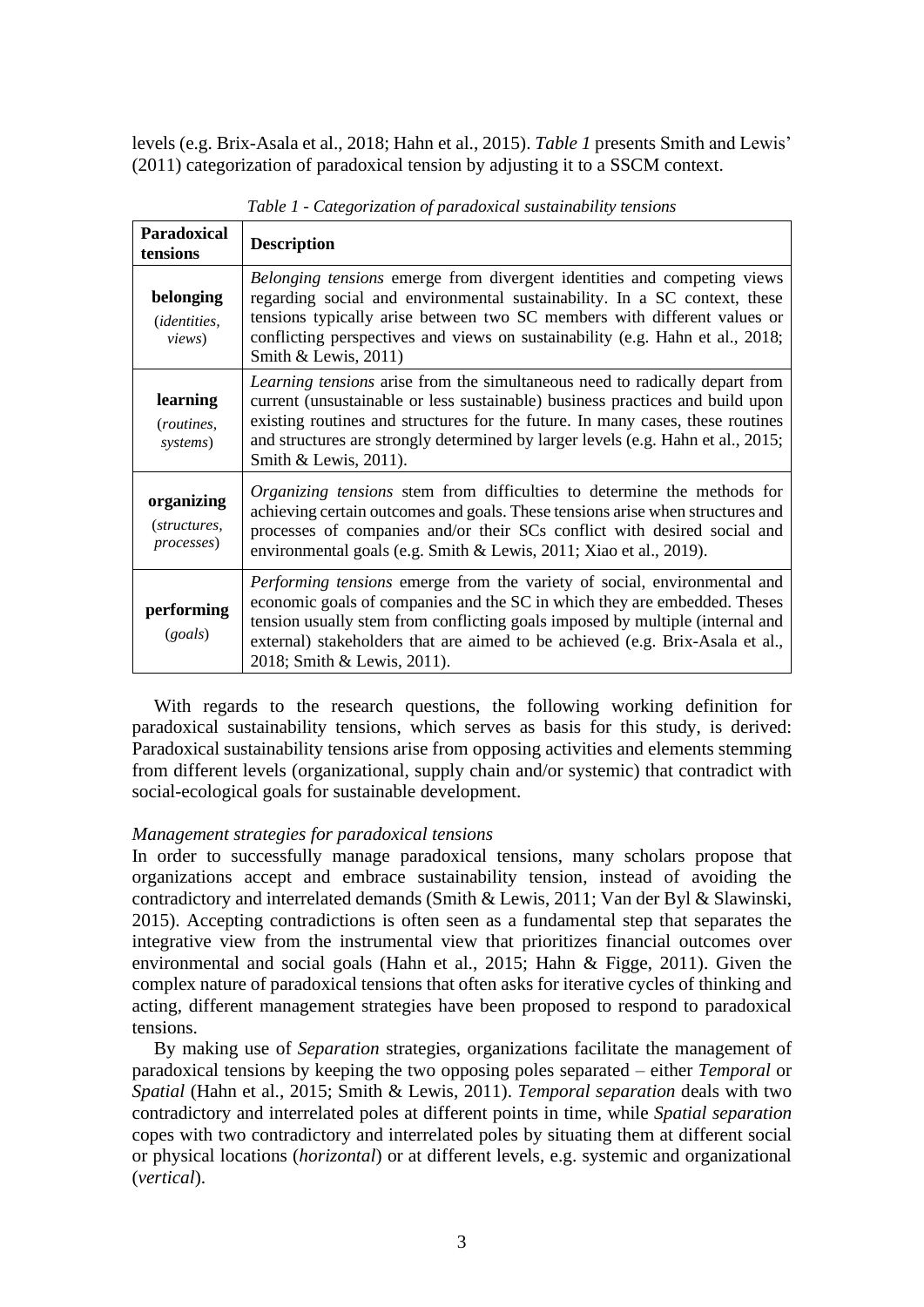Using *Contextualizing* strategies alleviates tensions by putting sustainability goals and standards into a broader context (Xiao et al., 2019). Organizations using this strategy show some flexibility regarding their sustainability goals and expectations to achieve subordinate objectives. For instance, structural challenges and contextual differences across geographic regions are taken into account when defining sustainability goals for making them more workable.

The use of *Synergizing* strategies facilitates the management of paradoxes through true attempts to accommodate or link two opposing poles (Hahn et al., 2015; Smith & Lewis, 2011). Companies using this management strategy cope with paradoxical tensions by transforming situations in a way that contradictory demands can be pursued simultaneously, without having to resolve the actual tension (Poole & Van De Ven, 1989; Smith & Lewis, 2011).

#### **Methodology**

This study explores which paradoxical sustainability tensions emerge in multi-tier SCs and uncovers managerial response to address these paradoxes. An exploratory case study that allows to gather data from multiple sources for gaining in-depth understanding of the complexities and tensions in sustainable multi-tier SCs is conducted (Eisenhardt & Graebner, 2007). The design of this research can be described as a single-case study that consist of multiple embedded units of analysis (Yin, 2014). In comparison to a multiple case study design, a single-case design allows to achieve a higher degree of generalization by gaining deeper knowledge about the observed phenomenon and its context (Eisenhardt & Graebner, 2007). A single-case research seems therefore particularly suitable for uncovering general emerging paradoxical sustainability tensions and management strategies from a SC perspective.

The study focuses on three industries (consumer electronics, electric vehicle, textile) known for their global and complex SCs that cause a variety of social and environmental issues – making them particularly interesting for a MT-SSCM study (Mena et al., 2013). The data sampling mirrors the structure of a generic (multi-tier) SC to gain general insights and a holistic understanding about the complexities and emerging tensions in SSCM. We gathered data from companies with different roles and at different positions in the SCs of the three selected industries. These companies can be categorized into "toptier firms" (with direct contact to end-customers), "mid-tier firms" (e.g. manufacturers, intermediate producers) and "lower-tier firms" (e.g. raw material producers, refiners). Moreover, we included data from third-party organizations (e.g. NGOs, certifiers) to gain additional insights and perspectives.

Overall, 39 semi-structured interviews with high level managers were conducted faceto-face or by phone between April 2018 and February 2020. All interviews were recorded and fully transcribed with the consent of the interviewees. As of right now, 19 interviews (13h 58min) with companies of the consumer electronics industry (11 interviews) and electronic vehicle industry (8 interviews) have been analyzed and their results are presented in this paper. Furthermore, secondary material in the form of online documents is considered at a later stage of the study in order to obtain further information and triangulate the primary interview data.

The data analysis follows the Gioia-methodology (Gioia et al., 2013) that has proven to be sound in previous paradox research (e.g. Xiao et al., 2019). In the first step, we started to inductively craft first-order concepts for "paradoxical tensions" and "management strategies". In the second step, a category system that summarizes the firstorder concepts into second-order themes was developed. In the third step, the secondorder themes for the paradoxical tensions were further related to Smith and Lewis' (2011)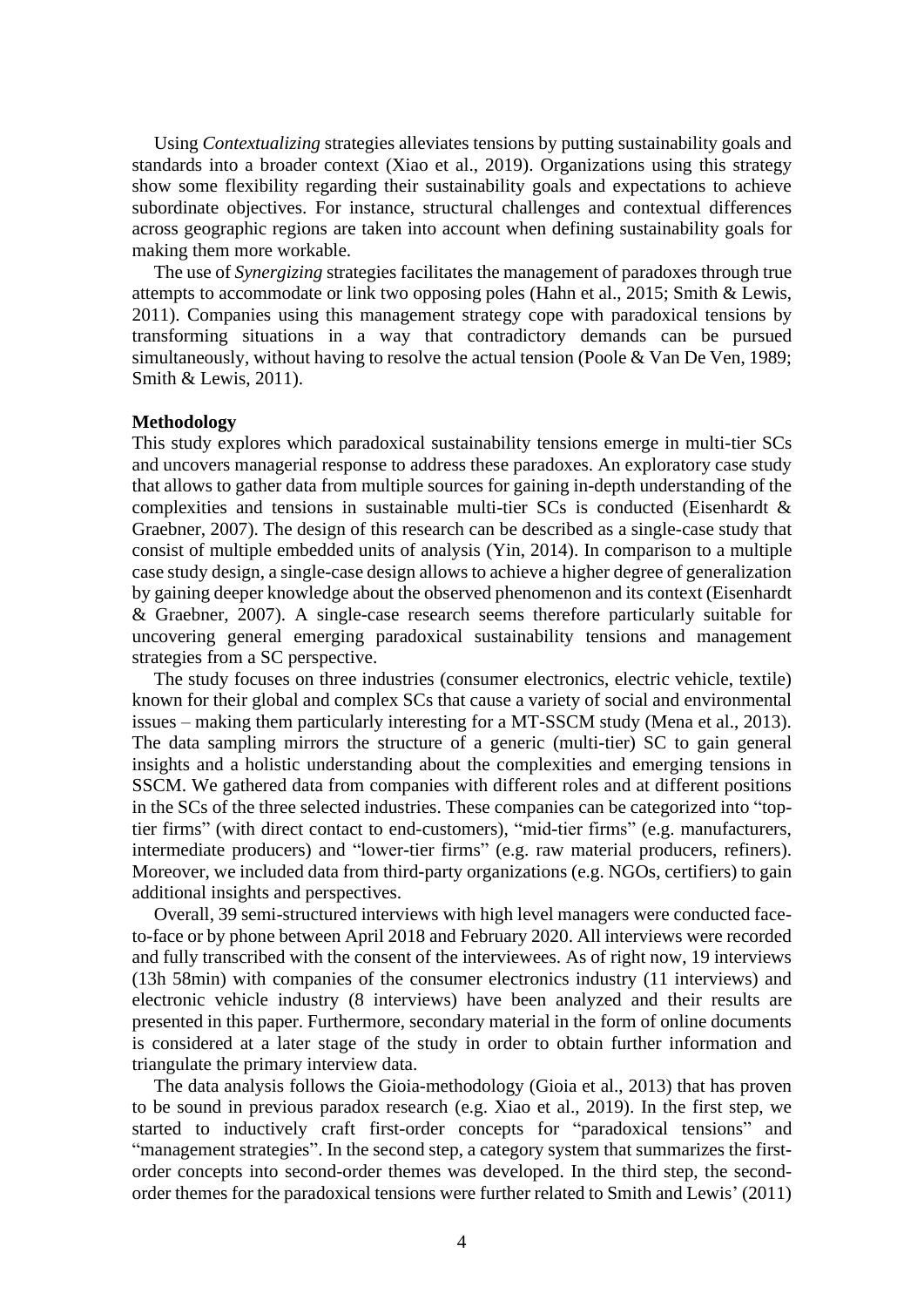categorization of paradoxical tensions, whereas the management strategies were related to other relevant paradox literature (e.g. Hahn et al., 2015; Xiao et al., 2019).

### **Results**

## *Paradoxical sustainability tensions in multi-tier supply chains*

To structure the presentation of the identified paradoxical sustainability tensions, one pole of the presented paradoxes always includes a social-ecological goal that belongs to the *performing* dimension (Smith & Lewis, 2011). These general social-ecological goals were identified for each of the multi-tier SC stages by analyzing the gathered data. The contradictory poles are categorized into *belonging* (divergent identities and views), *learning* (need to build upon existing routines and systems), *organizing* (competing structures and processes in implementing) and *performing* poles (economic goals) (Smith  $&$  Lewis, 2011). These contradictory poles of the paradox belong to any of the four categories for paradoxical tensions – either stemming from a systemic, SC or organizational level.

<span id="page-4-0"></span>

| SC stages                                                                          | Production and Refinement<br>of Primary materials |                              |                                              |  | Manufacturing                          | Retail<br>and Use              |                                           |                |
|------------------------------------------------------------------------------------|---------------------------------------------------|------------------------------|----------------------------------------------|--|----------------------------------------|--------------------------------|-------------------------------------------|----------------|
| Social-<br>ecological<br>goals<br>(performing)                                     | Integration<br>of disad-<br>vantaged              | Respon-<br>sible<br>sourcing | Tracea-<br>bility of<br>primary<br>materials |  | Respon-<br>sible<br>manufac-<br>turing | Improve<br>sustain-<br>ability | Longevi-<br>ty of<br>consumer<br>products |                |
| Contradicting<br>poles                                                             | Codes /<br>Actors                                 | Codes/<br>Actors             | Codes /<br>Actors                            |  | Codes /<br>Actors                      | Codes /<br>Actors              | Codes /<br>Actors                         | Total<br>codes |
| VS.<br>divergent<br>identities and<br>views<br>(belonging)                         | 7/2                                               | 3/1                          | 2/2                                          |  | 19/9                                   | 8/3                            | 0/0                                       | 39             |
| VS.<br>need to build<br>upon existing<br>routines and<br>systems<br>(learning)     | 2/2                                               | 14/7                         | 15/11                                        |  | 17/6                                   | 22/10                          | 0/0                                       | 70             |
| VS.<br>competing<br>structures and<br>processes in<br>implementing<br>(organizing) | 4/3                                               | 8/3                          | 0/0                                          |  | 2/2                                    | 8/4                            | 0/0                                       | 22             |
| VS.<br>economic goals<br>(performing)                                              | 19/4                                              | 9/5                          | 3/3                                          |  | 15/6                                   | 16/7                           | 2/2                                       | 64             |
| Total<br>codes                                                                     | 32                                                | 34                           | 20                                           |  | 53                                     | 54                             | $\overline{2}$                            | 195            |

*Table 2 – Identified paradoxical sustainability tensions in multi-tier supply chains*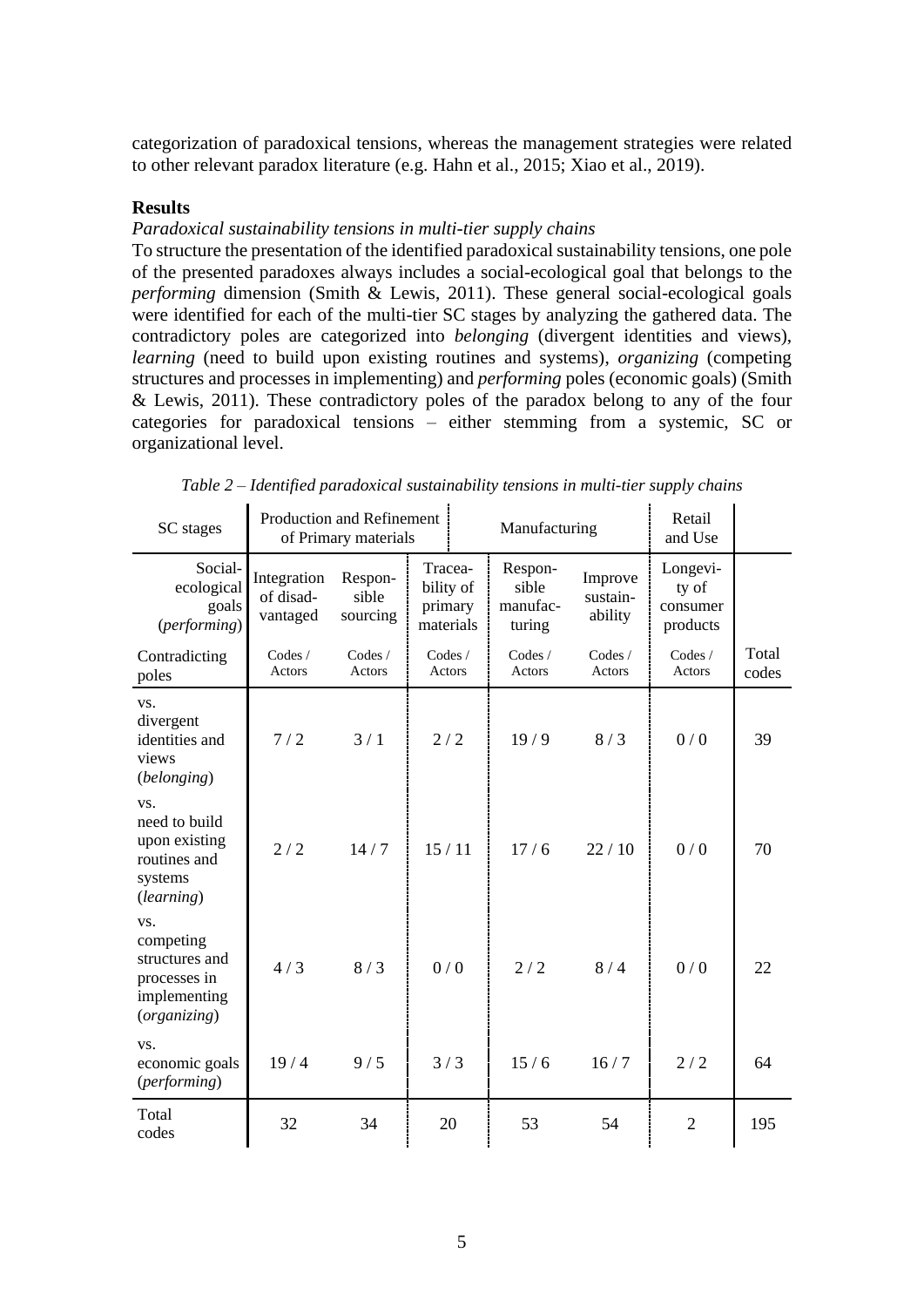*[Table 2](#page-4-0)* presents a general overview of the overarching social-ecological goals (*performing* poles) at their respective (multi-tier) SC stage and relates them to their contradictory poles (*belonging*, *learning*, *organizing* or *performing*). These socialecological goals together with the contradictory poles create the identified paradoxical sustainability tensions. All social-ecological goals can be clearly related to one single SC stage except for 'Traceability of primary materials', which is positioned between two stages because of its relevance for both of them. Due to space restrictions, the presentation of results will not dive into details. Instead, we will highlight the most representative examples for each of the four categories of paradoxical tensions.

Looking at the coding frequencies, *learning::performing* paradoxes (*need to build upon existing routines and systems vs. social-ecological goals*) were most commonly identified. Regardless of the organizational size, companies struggle to ensure sustainability because of the complexity of their SCs. One top-tier firm outlined this challenge by stating: "*given that number of parts, that number of different types of raw material and processes […] and 40,000 plus direct suppliers, and each of these suppliers can have thousands or tens of thousands of suppliers, I would say complexity is the main challenge*" (TT-1 EV). The complex SC structures usually result in a lack of transparency that becomes even more of an issue considering the structural problems in numerous countries of the "Global South" (e.g. low social and environmental standards, weakly enforced laws). Simply boycotting SC partners in these countries is often not possible or even desired, which is why companies need or choose to build upon the existing systems and routines to achieve their sustainability goals in the long term.

These structural problems often trigger *performing::performing* paradoxes (*economic goals vs. social-ecological goals)*. For instance, lower-tier firms mentioned the tensions between the goal to minimize financial and reputational risks and the goal to integrate disadvantaged actors and regions into the SC: "*If the major brand or major sectors step out to avoid any reputational risk, this simply means that this [artisanal and small-scale miners] will continue to dig […] and this brings precious metals and all the other minerals into the illegal market"* (LT-2\_CE). Furthermore, companies reported that attempts and measures with the aim to improve the SC sustainability often contradict with fundamental economic goals and decisions: "*contrary to what can probably be said about fairtrade coffee, we cannot sell at higher prices. […] the traditional performance factors price, speed, professionalism and quality still count absolute. This means that you cannot gain market shares by acting more ecologically or socially responsible as a supplier*" (MT-3\_CE).

In several cases, *belonging::performing* paradoxes (*divergent identities and views vs. social-ecological goals*) were found as reasons why sustainability efforts are often not financially valued by customers. These paradoxes often emerge when buying firms restrict their sustainability demands and efforts solely to minimum standards: "*Many [purchasing managers] are strongly interested [but] say: 'Well, purchasing decisions based on that I am not allowed to make due to my directive.' They do not yet have these criteria in their blank, […] instead, they restrict their focus on minimum standards*" (MT-3\_CE). Moreover, *belonging::performing* paradoxes also emerge from divergent perspectives and views of suppliers. Especially the views and perspectives regarding sustainability of suppliers in the "Global South" and Asia often compete with the socialecological goals of Western companies. One mid-tier firm replied when being asked about the main challenges with regards to the management of sustainability in SCs: "*that [suppliers] comply. That's the main challenge. […] And they always put this request at the lowest priority as for the normal request*" (MT-9\_EV).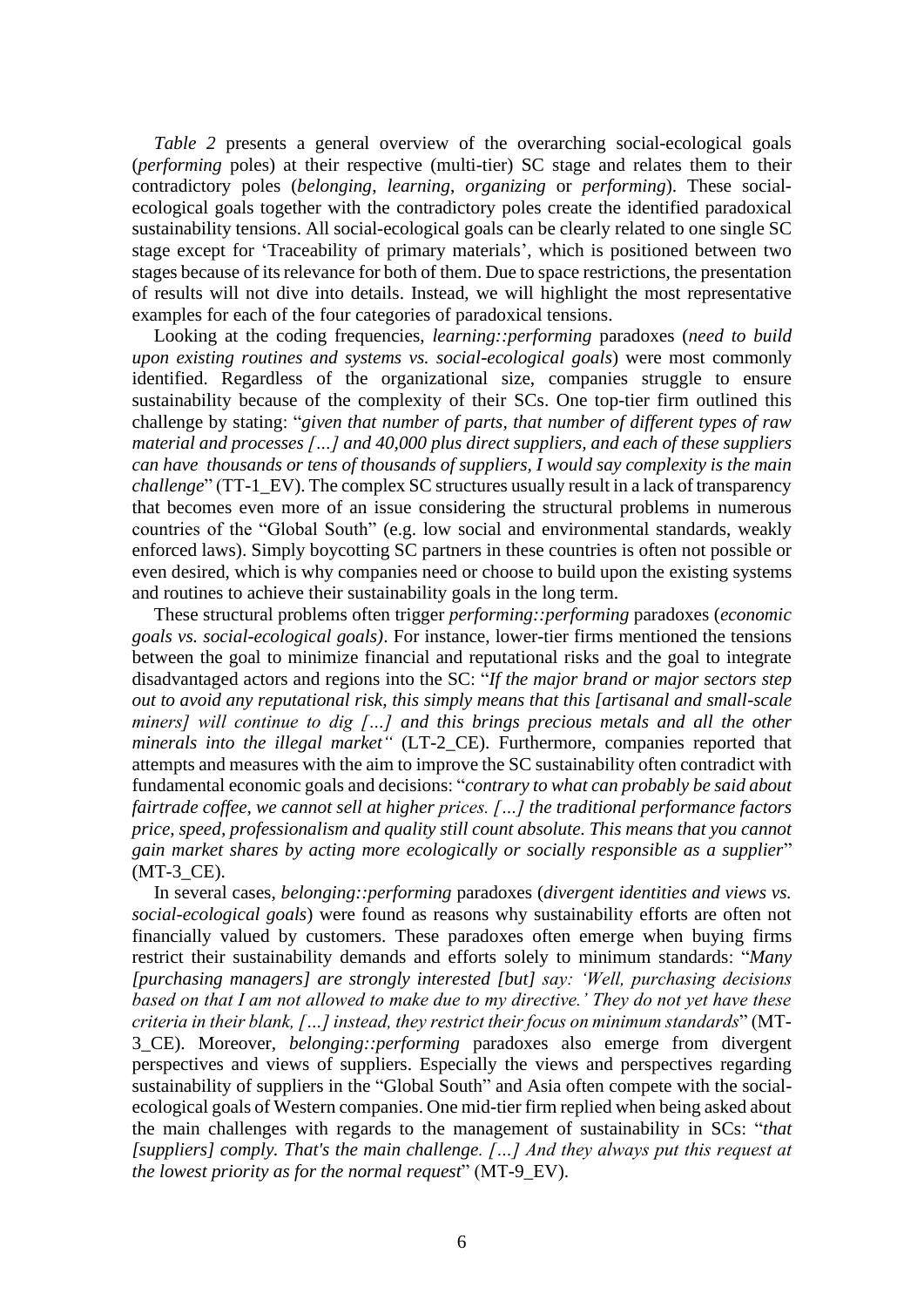Finally, *organizing::performing* paradoxes (*competing structures and processes in implementing vs. social-ecological goals*) emerge frequently from the companies' dependency on other SC members, which significantly influence the implementation of sustainability. As a consequence of this dependency, companies struggle to align their organizational and SC structures with their social-ecological goals, as they need to hold on to current business operations and a commercial logic: "*And there are always discussions, always attempts to develop products, sustainable products based on renewable resources for instance […] we, everybody has some in reserve, but nobody is willing to pay the prices*" (MT-2\_CE).

## *Paradox management strategies*

To cope with paradoxical tensions in sustainable multi-tier SCs, various managerial responses that are often interlinked can be identified. Similar to the previous part, we will only highlight examples of the most representative management strategies, which were used to address some of the previously presented sustainability tensions. The results of our analysis show that *learning::performing* paradoxes (*need to build upon existing systems vs. social-ecological goals*) are often addressed by communicating the complexities regarding the management of sustainability in the companies' SCs to customers and pressure groups (*Contextualization*). Moreover, companies collaborate with different stakeholders (e.g. via industry initiatives or public-private partnerships) to address social and environmental issues at larger industry or country levels (*Spatial Separation*).

To tackle *belonging::performing* paradoxes (*divergent identities and views vs. social-ecological goals*), many companies frequently select SC partners with a somewhat similar sustainability understanding and/or commitment (*Synthesizing*). Moreover, companies try to raise the sustainability awareness of suppliers and customers "*to let them know what sustainability is and the importance of it*" (TT-1\_CE) (*Synthesizing*). The same two strategies are also used to address *organizing::performing* paradoxes (*competing structures and processes in implementing vs. social-ecological goals*) for the purpose of extending the integration of sustainability activities into the core structures of companies and their SCs, which contributes to the realization of social-ecological goals.

Turning to the management strategies for *performing::performing* paradoxes (*economic goals vs. social-ecological goals*), companies also sensitize industrial customers for sustainability matters with the aim of receiving economic compensation or other support for social and ecological activities (*Synthesis*). To deal with the issues of only having limited financial and organizational resources, companies engage in the monitoring of suppliers selectively (*Spatial Separation*) and/or gradually extend their monitoring activities (*Temporal Separation).* Furthermore, the findings show that standards and certificates are commonly used with the objective to keep management expenses low and ensure that suppliers meet certain social and environmental requirements (*Synthesizing*).

## **Discussion**

The purpose of this study was to explore sustainability tensions that arise in multi-tier SCs by adopting a paradox perspective. Moreover, it aimed to identify what management strategies are used to respond to these paradoxical tensions. *[Figure 1](#page-7-0)* demonstrates the levels of emergence of paradoxical tensions by illustrating the sources of opposing elements (*belonging*, *learning*, *organizing* and *performing* poles) that contradict with the general social-ecological goal (*performing* poles) in multi-tier SCs. It also illustrates how the opposing paradox poles are interconnected and can influence each other. This general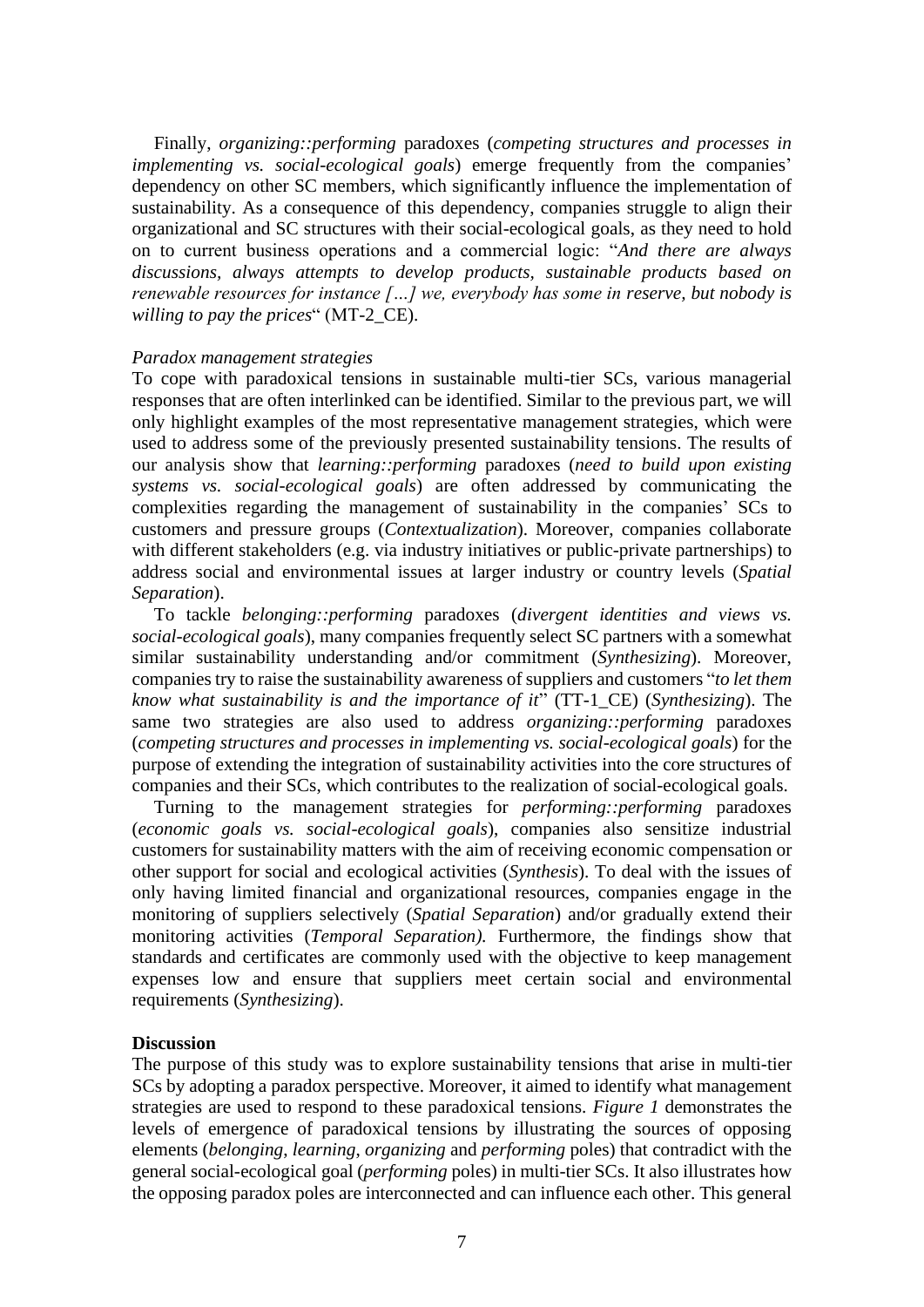interwovenness of competing demands and their emergence at different levels has also been outlined in other paradox research (e.g. Schad et al., 2016). Our data indicates a hierarchical structure among the opposing poles of paradoxical tensions*. Learning* paradox poles that emerge at the highest levels (systemic, supply chain) influence all other paradox poles. *Belonging* paradox poles arise solely on a supply chain level and have an impact on *organizational* and *performing* paradox poles. *Organizing* and *performing* paradox poles influence each other mutually and arise at the lowest levels (supply chain, organizational). Considering this hierarchical structure, the general proposition can be derived that tackling paradoxical tensions at higher levels should be given priority, as this can significantly enhance the management of paradoxes at lower levels.

The findings indicate that *learning::performing* paradoxes are the most difficult to address, as their opposing poles typically arise from underlying systemic issues and the fundamental complexity of most SCs. Responding to these systematic issues often requires a high level of power and resources. This might explain why companies most commonly cope with these paradoxes by contextualizing their sustainability objectives and by collaborating with stakeholders to enhance their influence on larger, underlying issues. Looking at the *performing::performing* and *organizing::performing* paradoxes, the findings show that these paradoxes strongly influence and determine each other. The conflicting poles of these paradoxes typically arise from the core demand of every company and SC to be economically profitable. The management of both paradoxes is centered around two main questions: To what extend can sustainability be integrated into the core business and process? To what extend does the company reliance on conventional business practices to be economically sustainable? Both of these questions are often determined by other SC members. It comes as no surprise that many companies often tackle *belonging::performing* paradoxes simultaneously when responding *performing::performing* and *organizing::performing* paradoxes though attempts to align and synthesize the divergent identities and views of suppliers and customers with their social-environmental goals. The findings underline the importance of financial rewards for sustainability efforts that facilitate the deeper integration of sustainability into the core structures and processes of organizations and (multi-tier) SCs.



<span id="page-7-0"></span>*Figure 1 - Interrelations of opposing poles in (MT-)SSCM resulting in paradoxical tensions*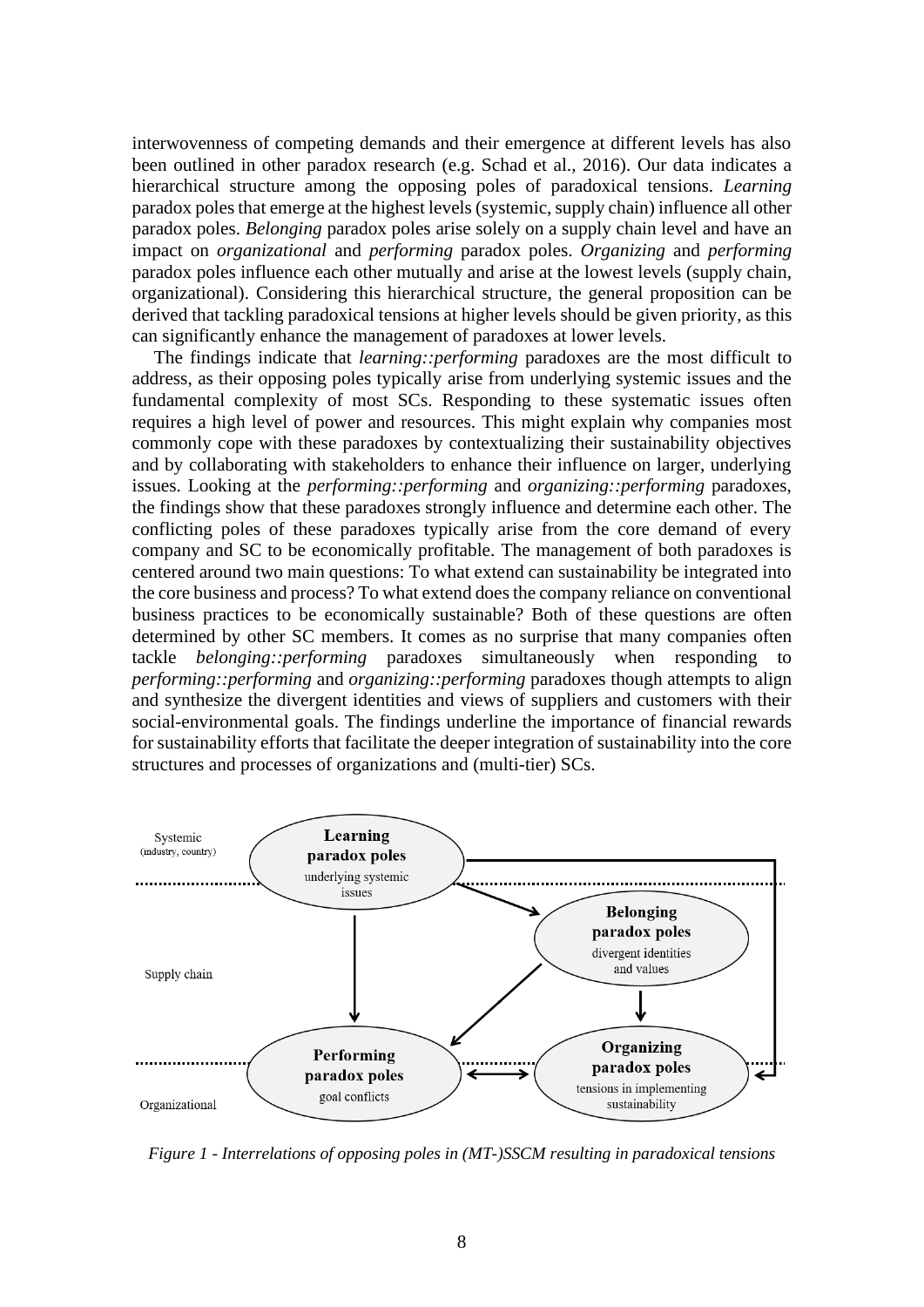Our research makes several contributionsto the literature. The study moves away from the traditional win-win and trade-off perspectives on sustainability tensions by answering calls for empirical studies on paradoxical tensions not only in general (e.g. van der Byl and Slawinski, 2015), but also in SCs (e.g. Brix-Asala et al., 2018; Xiao et al., 2019). In contrast to other empirical studies that often focus their analysis on a single paradox (e.g. Xiao et al, 2019), a more systemic perspective is used to unveil general paradoxical tensions in (MT-)SSCM and the interwovenness of paradox poles. Even though this systemic approach may provide less detail than studies focusing on individual paradoxes, our research provides valuable insights that can serve as research directions for more in-depth studies on certain paradoxical tensions and their interrelations.

Furthermore, our study contributes to MT-SSCM research (e.g. Mena et al., 2013; Tachizawa & Wong, 2014) by answering calls for more research beyond dyadic relationships, which have been criticized for not capturing the true nature of SCs as networks (e.g. Choi & Wu, 2009). This study adopts a strong network perspective by outlining the complexities and challenges in the form of paradoxical sustainability tensions that companies with different roles and at different positions in multi-tier SCs face. Moreover, by exploring the management response to paradoxical tensions, the study indicates that driving companies for (MT-)SSCM can be found at any level of the SC. This contradicts the general proposition by Schmidt et al. (2017) that companies invest more in sustainability practices the closer they are located toward the end-customer.

However, several limitations of this study must be addressed as well. Despite being specifically designed to uncover paradoxical sustainability tensions in SCs, the interview guide for the semi-structured interviews did not include any questions that explicitly asked for "tensions" or "paradoxes". This leads to the major limitations that the paradoxical tensions, which were identified by the authors who adopted a paradox lens, may not be perceived as such by the companies and third-party organizations in this study. Another limitation stems from the fact that several companies and third parties in the data sample do not have any business or stakeholder relationships with one or even more organizations in this study – even though attempts were made to address this through snowball sampling efforts. For that reason, the vast majority of identified paradoxical tensions lack some contextual depth, which could have been explored in greater detail otherwise. Moreover, our study neglected the individual level as a source of paradoxical tensions (e.g. Xiao et al., 2019). The final limitation that needs to be addressed is the strong eurocentric bias, as a result of the data sample primarily consisting of companies and third parties of the "Global North".

Taking the results and limitations into account, the following research directions can be derived. First, future research could carry out in-depth analyses of the various paradoxical tensions and their management outlined in this study. Second, the eurocentrism bias could be overcome by including more companies from the "Global South" to capture their perspectives and contextual influences. For instance, this may uncover the challenges and complexities suppliers face when having to deal with the sustainability expectations and standards of buying companies of the "Global North".

#### **References**

- Brix-Asala, C., Geisbüsch, A. K., Sauer, P. C., Schöpflin, P. and Zehendner, A. (2018), "Sustainability tensions in supply chains: A case study of paradoxes and their management", *Sustainability (Switzerland)*, Vol. 10, No. 2, p. 424.
- Busse, C., Kach, A. P. and Bode, C. (2016), "Sustainability and the False Sense of Legitimacy: How Institutional Distance Augments Risk in Global Supply Chains", *Journal of Business Logistics*, Vol. 37, No. 4, pp. 312-328.
- Carter, C. R., Rogers, D. S. and Choi, T. Y. (2015), "Toward the Theory of the Supply Chain", *Journal of Supply Chain Management*, Vol. 51, No. 2, pp. 89-97.